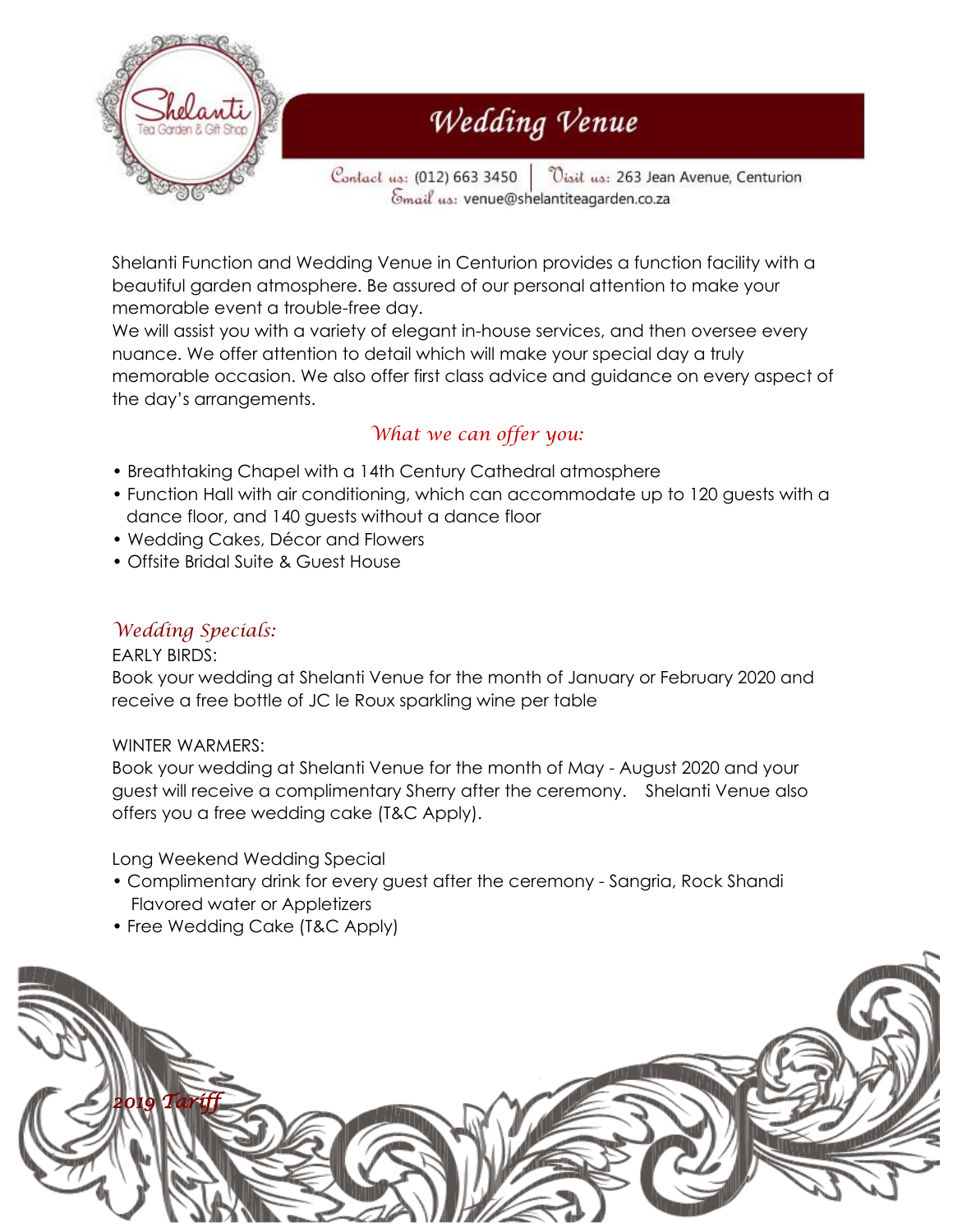| <b>ITEM</b>        | <b>Guests</b> | 60        | 70        | 80        | 90        | 100       | 110       | 120       |
|--------------------|---------------|-----------|-----------|-----------|-----------|-----------|-----------|-----------|
| Chapel             | 5,500.00      | 5,500.00  | 5,500.00  | 5,500.00  | 5,500.00  | 5,500.00  | 5,500.00  | 5,500.00  |
| Venue              | 8,500.00      | 8,500.00  | 8,500.00  | 8,500.00  | 8,500.00  | 8,500.00  | 8,500.00  | 8,500.00  |
| Pre drinks         | 40.00         | 2,400.00  | 2,800.00  | 3,200.00  | 3,600.00  | 4,000.00  | 4,400.00  | 4,800.00  |
| Menu               | 395.00        | 23,700.00 | 27,650.00 | 31,600.00 | 35,550.00 | 39,500.00 | 43,450.00 | 47,400.00 |
| <b>Barman</b>      | 350.00        | 700.00    | 700.00    | 700.00    | 700.00    | 700.00    | 700.00    | 700.00    |
| Waiters            | 350.00        | 1,050.00  | 1,050.00  | 1,400.00  | 1,750.00  | 1,750.00  | 2,100.00  | 2,100.00  |
| Juice              | 55.00         | 440.00    | 495.00    | 605.00    | 660.00    | 715.00    | 825.00    | 880.00    |
| Champagne          | 150.00        | 1,200.00  | 1,350.00  | 1,500.00  | 1,970.00  | 2,100.00  | 2,350.00  | 2,450.00  |
| Total (R)          |               | 43,490.00 | 48045.00  | 53,005.00 | 58,230.00 | 62,765.00 | 67,425.00 | 72,330.00 |
| <b>15% VAT</b>     |               | 6,301.50  | 7,206.75  | 7,950.75  | 8,734.50  | 9,414.75  | 10,113.75 | 10,849.50 |
| <b>Grand Total</b> |               | 50,013.50 | 55,251.75 | 60,955.75 | 66,964.50 | 72,179.75 | 77,538.75 | 83,179.50 |

## *Estimate pricing for Lunch or dinner buffet:*

## *Estimate Pricing for Champagne Breakfast buffet:*

| <b>ITEM</b>      | <b>IND</b> | 60        | 70        | 80        | 90        | 100       | 110       | 120       |
|------------------|------------|-----------|-----------|-----------|-----------|-----------|-----------|-----------|
| Chapel           | 5,500.00   | 5,500.00  | 5,500.00  | 5,500.00  | 5,500.00  | 5,500.00  | 5,500.00  | 5,500.00  |
| Venue            | 8,000.00   | 8,000.00  | 8,000.00  | 8,000.00  | 8,000.00  | 8,000.00  | 8,000.00  | 8,000.00  |
| Pre drinks       | 35.00      | 2,100.00  | 2,450.00  | 2,800.00  | 3,150.00  | 3,500.00  | 3,850.00  | 4,200.00  |
| Menu             | 285.00     | 17,100.00 | 19,950.00 | 22,800.00 | 25,650.00 | 28,500.00 | 31,350.00 | 34,200.00 |
| <b>Barman</b>    | 350.00     | 700.00    | 700.00    | 700.00    | 700.00    | 700.00    | 700.00    | 700.00    |
| <b>Waiters</b>   | 350.00     | 1,050.00  | 1,050.00  | 1,400.00  | 1,750.00  | 1,750.00  | 2,100.00  | 2,100.00  |
| Juice            | 55.00      | 440.00    | 495.00    | 605.00    | 660.00    | 715.00    | 825.00    | 880.00    |
| Champagne        | 140.00     | 1,120.00  | 1,260.00  | 1,400.00  | 1,820.00  | 1,820.00  | 2,240.00  | 2,240.00  |
| <b>Sub Total</b> |            | 36,010.00 | 39,405.00 | 43,205.00 | 47,230.00 | 50,485.00 | 54565.00  | 57,820.00 |
| <b>Vat</b>       |            | 5,401.50  | 5,910.75  | 6,480.75  | 7,084.50  | 7,572.75  | 8,184.75  | 8,673.00  |
| <b>Total</b>     |            | 41,411.50 | 45,315.75 | 49,685.75 | 54,314.50 | 58,057.75 | 62,749.75 | 66,493.00 |

### THIS QUOTATION EXCLUDES THE FOLLOWING:

- All flowers and décor for the venue
- Photographer
- DJ
- Wedding Cake (Excluding Special offers)
- Minister for chapel

THIS QUOTATION INCLUDES THE FOLLOWING IN THE VENUE: